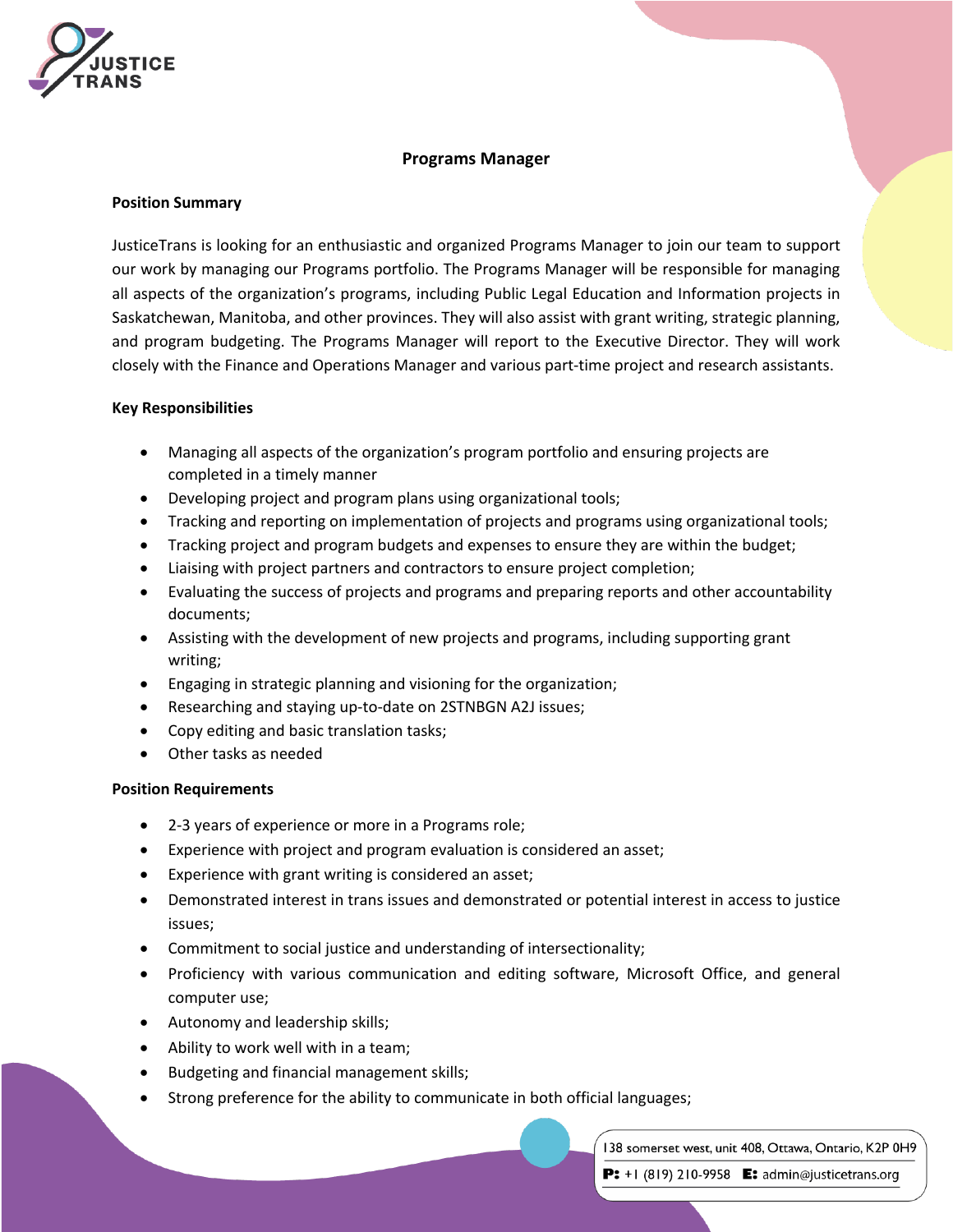

- Excellent communication skills;
- Access to a computer and internet.

As a 2STNBGN organization, we will be prioritizing applicants who are part of the Two Spirit, trans, nonbinary and gender nonconforming community. Given the importance of intersectionality for JusticeTrans, we will further be prioritizing those who identify as Two Spirit, transmisogyny affected, BIPOC (Black, Indigenous, Person of Colour), and/or disabled.

#### **Contract Information**

The position is full-time (7.5h per business day) from August  $15<sup>th</sup>$  2022 to March 31<sup>st</sup> 2023, with the possibility of renewing the contract (subject to budgetary approval). The Programs Manager will work remotely from home (although the position is considered to be in Ontario for payroll purposes).

JusticeTrans is piloting a flex-time policy that allows full-time staff to work 80-100% of their hours for 100% pay.

#### **Salaries and Benefits**

The salary for this position is \$58,000/year (subject to final budgetary approval). JusticeTrans also offers health and dental insurance and paid vacations, among other benefits.

#### **About JusticeTrans**

JusticeTrans is a national not-for-profit organization. Our mission is to improve access to justice for Two Spirit, trans, non-binary and gender non-conforming (2STNBGN) communities. We aim to provide accessible legal education to 2STNBGN people by challenging transphobic policy and advocating for community-based transformative social justice. Our vision is to create a world free of transphobia, systemic violence, and injustice, where Two Spirit, trans, nonbinary, and gender nonconforming people can thrive.

JusticeTrans does research, advocacy work, and community building, in addition to providing public legal education and information for 2STNBGN communities.

#### **Accommodations**

JusticeTrans is happy to provide any needed accommodations for candidates during the hiring process and during employment. To request an accommodation, please email tai@justicetrans.org.

138 somerset west, unit 408, Ottawa, Ontario, K2P 0H9

**P:** +1 (819) 210-9958 **E:** admin@justicetrans.org